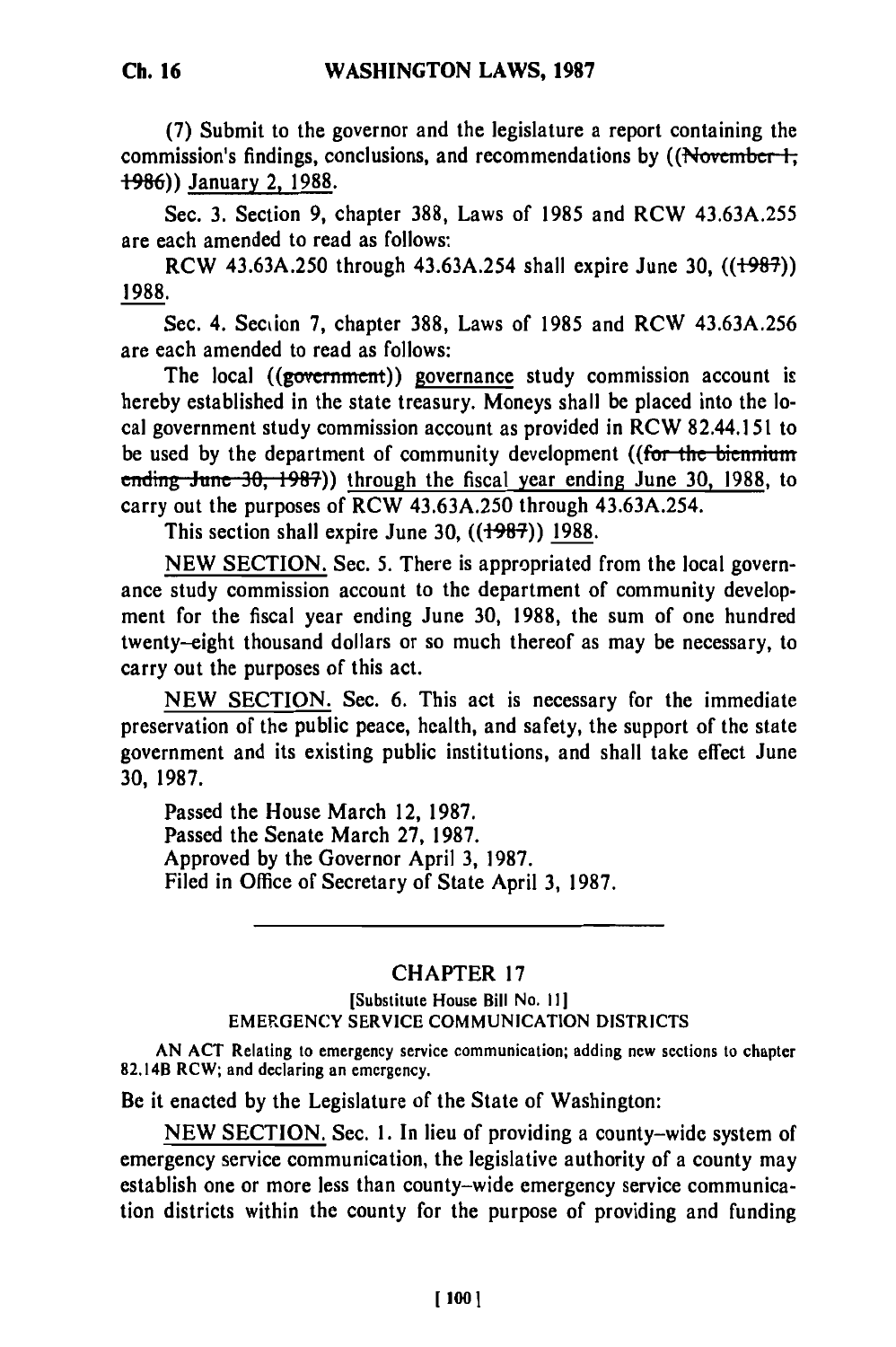emergeacy service communication systems. An emergency service communication district is a quasi municipal corporation, shall constitute a body corporate, and shall possess all the usual powers of a corporation for public purposes as well as all other powers that may now or hereafter be specifically conferred **by** statute, including, but not limited to, the authority to hire employees, staff, and services, to enter into contracts, and to sue and be sued.

The county legislative authority shall be the governing body of an emergency service communication district. The county treasurer shall act as the **ex** officio treasurer of the emergency services communication district. The electors of an emergency service communication district are all registered voters residing within the district.

**NEW SECTION.** Sec. 2. **(1)** A county legislative authority proposing to establish an emergency scrvice communication district, or to modify the boundaries of an existing emergency service communication district, or to dissolve an existing emergency service communication district, shall conduct a hearing at the time and place specified in a notice published at least once, not less than ten days prior to the hearing, in a newspaper of general circulation within the emergency service communication district, or proposed emergency service communication district. This notice shall be in addition to any other notice required **by** law to be published. Additional notice of the hearing may be given **by** mail, posting within the proposed emergency service communication district, or in any manner the county legislative authority deems necessary to notify affected persons. **All** hearings shall be public and the county legislative authority shall hear objections from any person affected **by** the formation, modification of the boundaries, or dissolution of the emergency service communication district.

(2) Following the hearing held pursuant to subsection **(1)** of this section, the county legislative authority may call a special election on one of the dates specified in RCW **29.13.020,** and submit a ballot proposition to establish the emergency service communication district, modify the boundaries of the emergency service communication district, or dissolve the emeigency service communication district, if the county legislative authority finds the action to be in the public interest and adopts a resolution providing for the action. A ballot proposition to establish an emergency service communication district shall be submitted to the voters of the proposed district. A ballot proposition to modify the boundaries of an emergency service communication district shall be submitted to the voters resident in the area to be annexed to, or deannexed from, the district. A ballot proposition to dissolve an emergency service communication district shall be submitted to the voters of the district. Approval shall be **by** a simple majority vote.